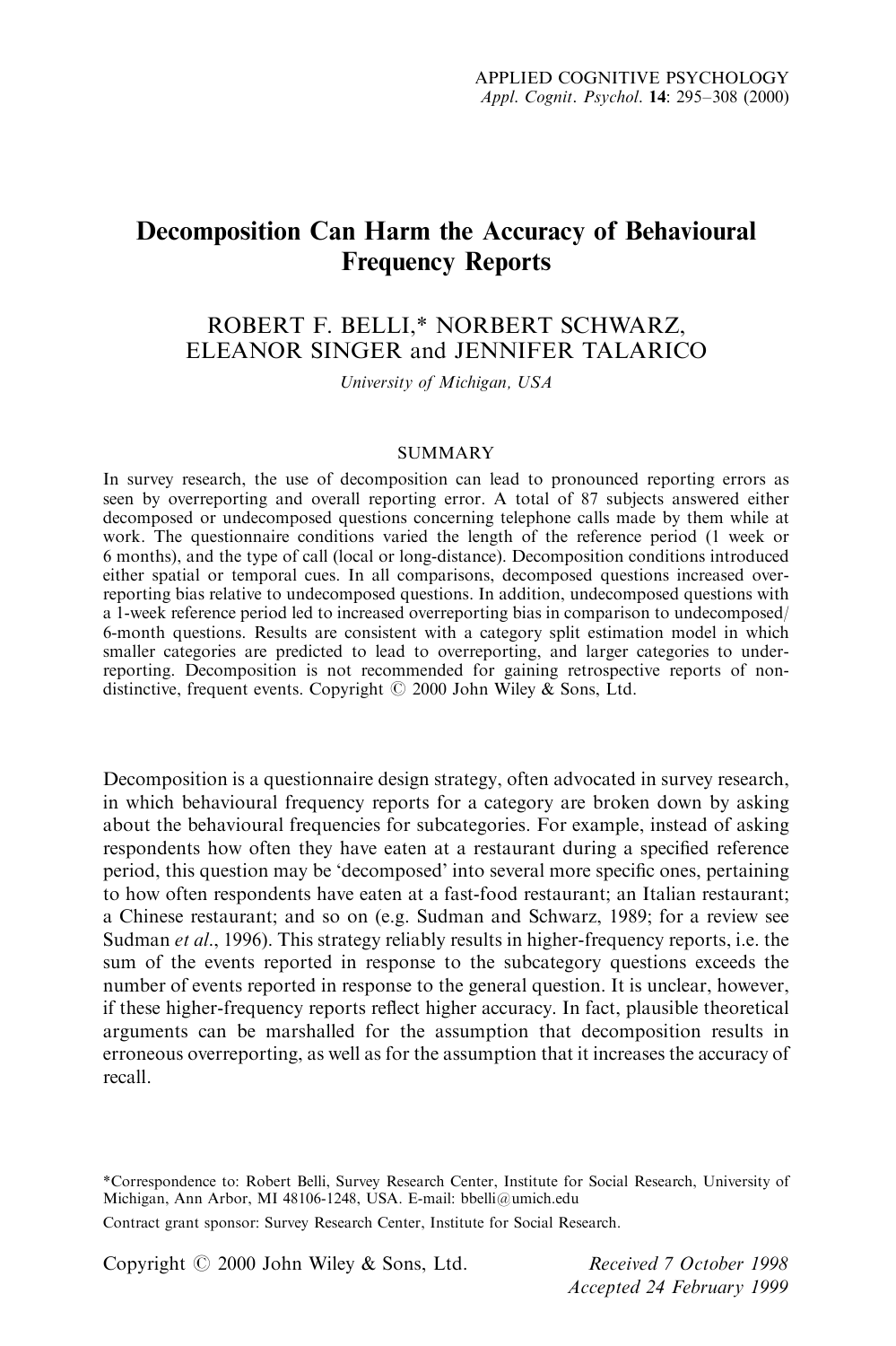#### DECOMPOSITION MAY INCREASE ACCURACY

In general, accurate recall is facilitated by appropriate retrieval cues. Breaking down the global category into specific subcategories provides such cues, fostering the recall of events that may otherwise be forgotten (Strube, 1987). Moreover, respondents are generally more likely to engage in an enumeration strategy when the number of events is small, but resort to estimation strategies when the number of events is large (e.g. Blair and Burton, 1987; Schwarz, 1990; for a review see Sudman et al., 1996). Because the number of events pertaining to each subcategory is smaller than the number of events pertaining to the global category, decomposition may foster the use of enumeration strategies. This should facilitate the accuracy of recall in conditions in which enumeration is helpful. This is the case when the behaviours are irregular and relatively distinct (Menon, 1997).

Empirically, the best evidence that decomposition can improve the validity of retrospective reports in surveys has been provided by Menon (1997). In her laboratory-based work, respondents kept diaries to record their engagement in three regularly or periodically occurring behaviours (e.g. washing hair) and three irregularly occurring behaviours (e.g. drinking water from a fountain) for the period of 1 week. Subsequently, they completed a self-administered questionnaire that did or did not introduce decomposition in assessing the same behaviours. Using the diary entries for validation, Menon found that the decomposition strategy improved the accuracy of reports for irregularly occurring behaviours. Consistent with the observation that low-frequency categories encourage enumeration whereas highfrequency categories encourage estimation (e.g. Blair and Burton, 1987), Menon observed that decomposition increased the use of enumeration strategies. These strategies are beneficial to the recall of irregularly occurring behaviours, particularly if the decomposition introduces cues that facilitate the mnemonic location of specific instances.

# DECOMPOSITION MAY DECREASE ACCURACY OF RECALL

On the other hand, decomposition may decrease the accuracy of recall for at least two reasons. First, when the behaviour is highly regular a rate-based estimation strategy (`I do this once a week, which makes four times a month') results in more accurate reports than an enumeration-based strategy, as Menon (1997) documented in the study described above. Encouraging enumeration through decomposition produces no added benefits and may actually harm accuracy in these conditions, since highly similar multiple episodes are poorly represented in memory.

Second, estimation processes are known to be influenced by category size. For example, Fiedler and Armbruster (1994) presented stimuli (e.g. geometric symbols or letters) at different frequencies and subsequently asked participants for frequency estimates. They observed that the frequency estimates for superordinate categories (e.g. `geometric symbols') were lower than the sum of the estimates for the smaller subcategories (e.g. 'triangles', 'squares', 'circles') that made up the superordinate category. Note that the procedures and results of these category split experiments parallel those of decomposition strategies. In both cases, a larger category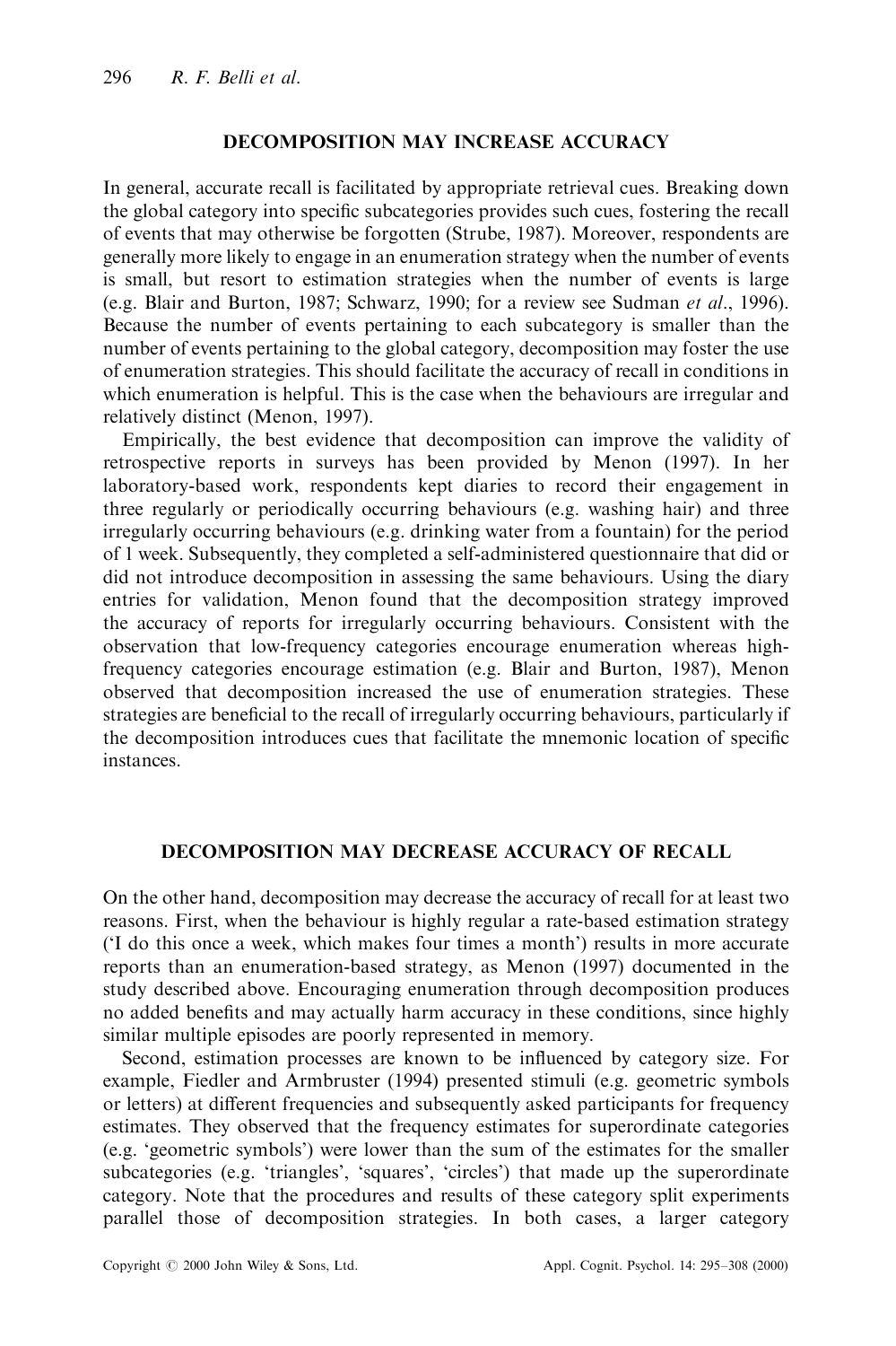('geometric figures' or 'eating out for lunch') is decomposed into several smaller and mutually exclusive subcategories (specific shapes or types of restaurants) and the sum of the frequency estimates for the subcategories exceeds the frequency estimate for the superordinate category. However, the interpretation of these parallel effects differs in the respective literatures. Whereas survey researchers hope that the higher estimates resulting from decomposition reflect better memory for more specific events, the category split effects observed in laboratory experiments can be traced to information loss, i.e. poorer memory (Fiedler, 1991). The less well actual frequencies are represented in memory, the more estimates regress to the mean, resulting in the underestimation of high frequencies and the overestimation of low frequencies (Fiedler, 1991; Fiedler and Armbruster, 1994). Moreover, such category split effects are not limited to frequency estimates: Decomposing a category into its subcategories has been found to influence a variety of different judgements, with the summed weights given to the subcategories being higher than the weight given to the category as a whole (see Fischhoff *et al.*, 1978; Tversky and Koehler, 1994; Van der Pligt and van Schie, 1991, for examples from the decision literature).

Several processes, which are not mutually exclusive, may contribute to category split effects. First, the more concrete subcategories may facilitate recall of a few pertinent examples relative to the more abstract superordinate categories. If so, respondents may infer from the ease with which examples come to mind that there must be many of them, in line with Tversky and Kahneman's (1973) availability heuristic. Second, as numerous experiments in the tradition of Parducci's (1986) range–frequency model demonstrated, respondents are likely to assign an equal number of items to each of the categories presented to them, resulting in judged frequency distributions that are flatter than the actual frequency distribution. Finally, if the actual frequencies for subcategories are not well represented in memory, estimates may regress to the mean of the overall distribution (Fiedler, 1991; Fiedler and Armbruster, 1994). Any of these processes would result in overestimates of lower frequencies associated with subcategories and underestimates of the higher frequencies associated with more inclusive superordinate categories.

Despite the theoretical appeal of the category split hypothesis, there has been little direct evidence that supports its influence during decomposition in the survey literature. Means  $et \ al.$  (1994) did find a tendency for decomposition to decrease accuracy and lead to overreporting. Other validation work has either found no influence of decomposition (e.g. Menon, 1991, unpublished dissertation), or, as noted above, benefits of decomposition on data quality (Menon, 1997; see also Armstrong et al., 1975, on decomposition improving the accuracy of quantitative estimates of trivial facts such as the number of families in the USA in 1970).

Menon (1997) also found, somewhat counter-intuitively, that in the undecomposed condition, the irregularly occurring behaviours were consistently overreported, a finding that replicated earlier work (Menon, 1993). The exact mechanism for this overreporting is unknown, although a reasonable speculation is that subjects are forward telescoping into the 1-week reference period events that had happened earlier (see Menon, 1993). Importantly, Menon (1997) discovered that decomposition was effective in reducing this overreporting. This observation stands in direct contrast to the implications of the category split model (Fiedler and Armbruster, 1994), which predicts that decomposition processes increase overreporting.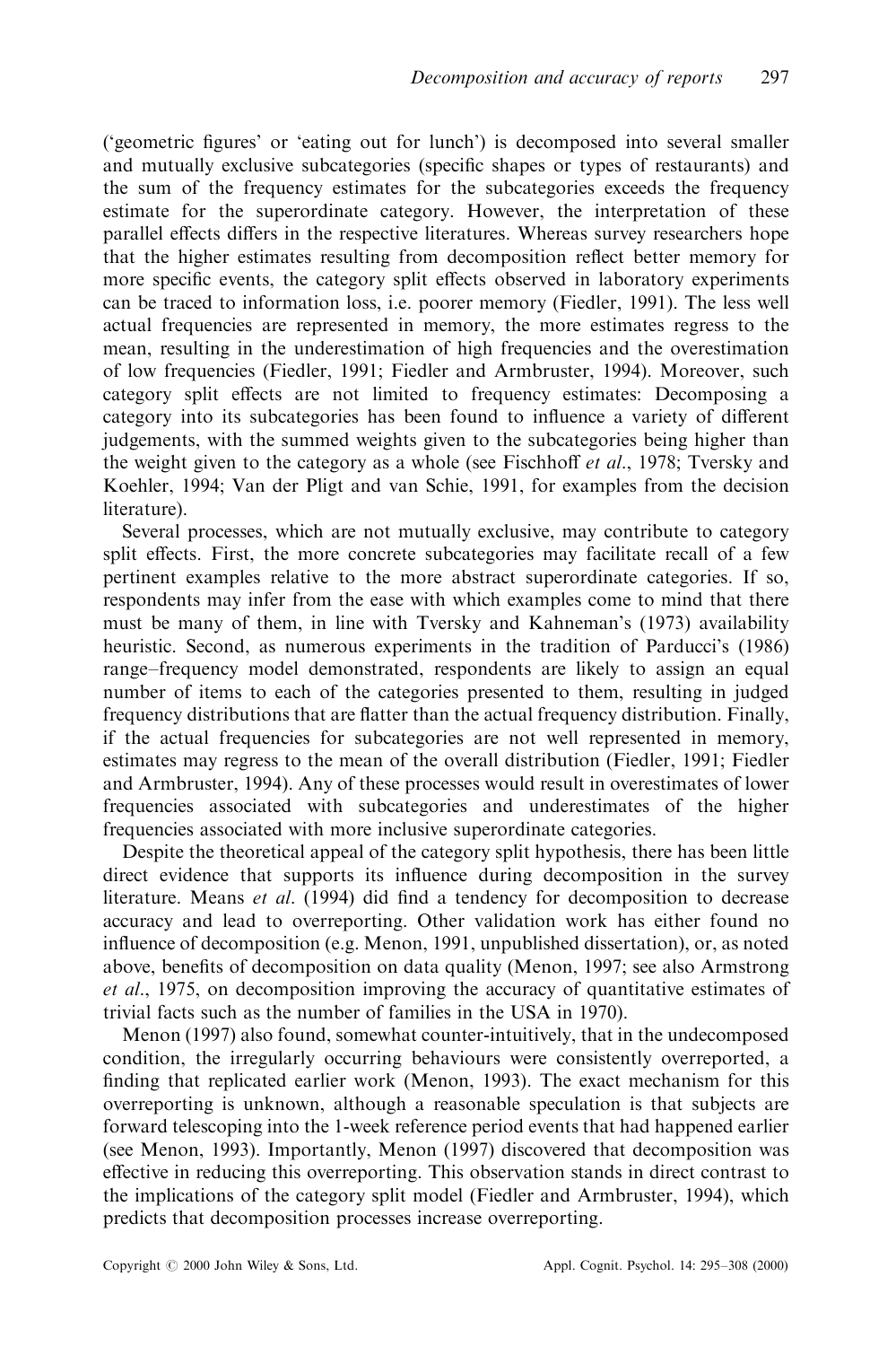#### PRESENT RESEARCH

In sum, several researchers have observed that decomposition increases the number of events reported. As Bradburn et al. (1987) noted, survey researchers usually assume that forgetting is the key problem with behavioural reports. Hence, they often rely on a `more-is-better' logic in assessing the usefulness of questioning strategies, despite early warnings that aided recall strategies with events that are not likely to be forgotten may result in overreporting (see Sudman and Bradburn, 1982, p. 38). Accordingly, decomposition has become a popular strategy because it reliably results in higher reports. It is unclear, however, how decomposition affects the accuracy of the obtained reports, as increased as well as decreased accuracy has been observed.

This study addressed these issues by asking employees of a survey research firm to report the number of long-distance and local telephone calls that they had placed from work. We subsequently assessed the accuracy of their reports on the basis of the firm's telephone bills. In addition to varying the presence or absence of decomposition, our experimental design varied the type of recall cues offered as part of the decomposed questions (temporal or spatial), and the length of the reference period (6 months or 1 week). Type of cues was varied to assess whether the effectiveness of decompositional cues would affect the accuracy of reports. Six-month and 1-week reference period lengths are paradigmatic of long and short reference periods in survey research; their introduction was designed to assess the robustness of effects of decomposition across a wide range of reference period lengths.

#### Long-distance calls

Respondents in the *undecomposed* conditions were asked a single question on how many long-distance calls they had placed during a reference period of 6 months or 1 week. In the decomposed conditions, two different types of cues were used. When asked to report calls during the past 6 months, either temporal or spatial decomposition cues were used. The temporal cue condition asked the number of long-distance calls in each of the 6 months. The *spatial cue* condition asked about calls made to particular cities within regions of the United States over the entire 6-month period.

Recall models as well as estimation models predict that decomposition will increase the number of long-distance calls reported, although for different reasons. From an estimation perspective, *any* decomposition procedure results in the decomposition of a larger global category (all calls within a 6-month period) into several smaller categories. Given that large categories are typically underestimated, whereas small categories are overestimated (Fiedler and Armbruster, 1994), it follows that more calls will be reported in the decomposed than in the undecomposed conditions, and that this decomposition effect is independent of the cue used. With regard to the accuracy of recall, we may further expect that calls are underestimated relative to records in undecomposed conditions, but overestimated in decomposed conditions.

In contrast, recall models suggest that the impact of decomposition depends on the specific cues used. Previous research has shown that cues based on time are ineffective with respect to remembering autobiographical events (e.g. Wagenaar, 1986) and we assume this holds true for remembering one's phone calls as well. On the other hand,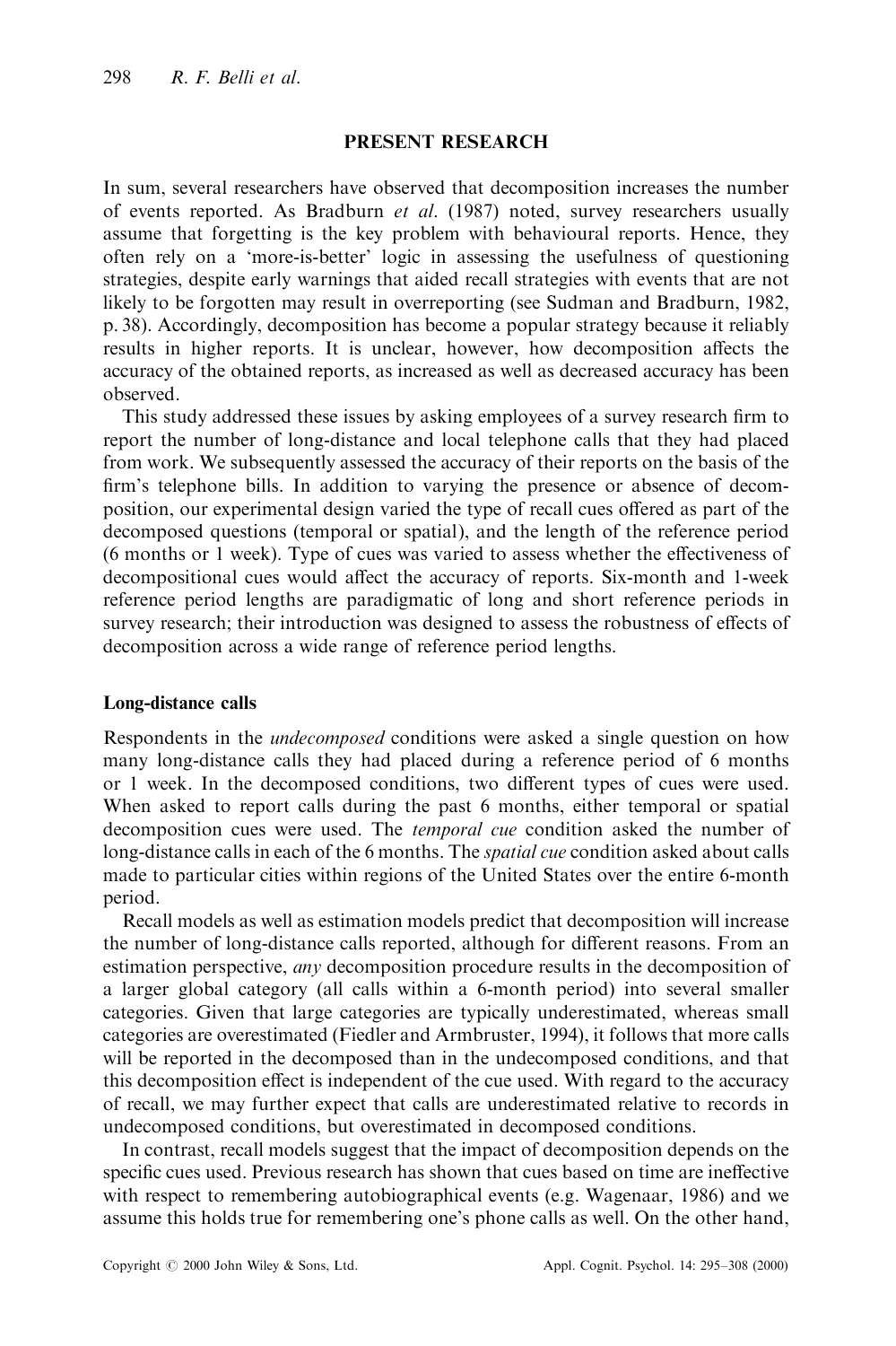cues based on place, on persons, and on what has transpired have been found to facilitate autobiographical recall (e.g. Wagenaar, 1986). Of these three cue types, place cues were introduced in the present research. Decomposing on the basis of person and content cues is rather complicated because of the extent to which they are idiosyncratic to individual respondents. In contrast, we were able to decompose the places in which calls were made in a general way by categorizing on the basis of geographical region.

The place cues used by Wagenaar (1986) pertained to the location of the to-berecalled event, which for the phone calls assessed in the present study, is always the respondent's office. Nevertheless, it seems highly likely that the location of the person called is a better retrieval cue than the time of call, resulting in more accurate recall. Accordingly, recall models predict that spatial cues (location of the person called) will increase recall accuracy, whereas temporal cues (time of call) will not. Note, however, that estimation and recall processes are not mutually exclusive (see Schwarz, 1990, for a review). Instead, episodic recall may either serve as input into estimation processes, or the result of an estimation strategy may be checked for plausibility against recalled episodes. If so, spatial cues may limit the overestimation resulting from decomposition strategies relative to temporal cues.

With respect to telephone usage over the past week, only a temporal decomposition cue was tested. In this case, respondents were asked to provide estimates of their longdistance calling during each day of the week. Consistent with the detailed predictions derived above, we expected that temporal decomposition would increase reports relative to an undecomposed condition, but would be associated with a loss of accuracy.

Finally, the assumption that estimation shows a regression to the mean (Fiedler and Armbruster, 1994) also bears on the undecomposed conditions. If small categories are likely to be overestimated and large categories underestimated, we should observe overreporting relative to records for the 1-week reference period and underreporting for the 6-month period. Moreover, the number of calls reported for a 1-week period should greatly exceed the number of weekly calls one would expect on the basis of the reports for the 6-month period.

## Local calls

For questions about local calls, only temporal decomposition cues were used. In the undecomposed condition, respondents were asked a single question on the number of local calls for either a 6-month or a 1-week reference period. For the 6-month reference period, only one temporal decomposition cue was tested, asking respondents about each of the months, separately. Two different temporal decomposition cues were tested with the 1-week reference period, one that decomposed the reference period by asking separate questions for telephone usage during *each day of the week*, and another condition in which respondents were asked separate questions about usage during different *times of the day* over the entire week.

We again predicted that the temporal decomposition cues would increase the number of reported calls relative to the undecomposed conditions. Again, this increase in reporting should be associated with a loss of accuracy. Since the telephone billing records did not include a daily tally of local telephone calling, however, we could only assess the accuracy of reports provided in the 6-month reference period.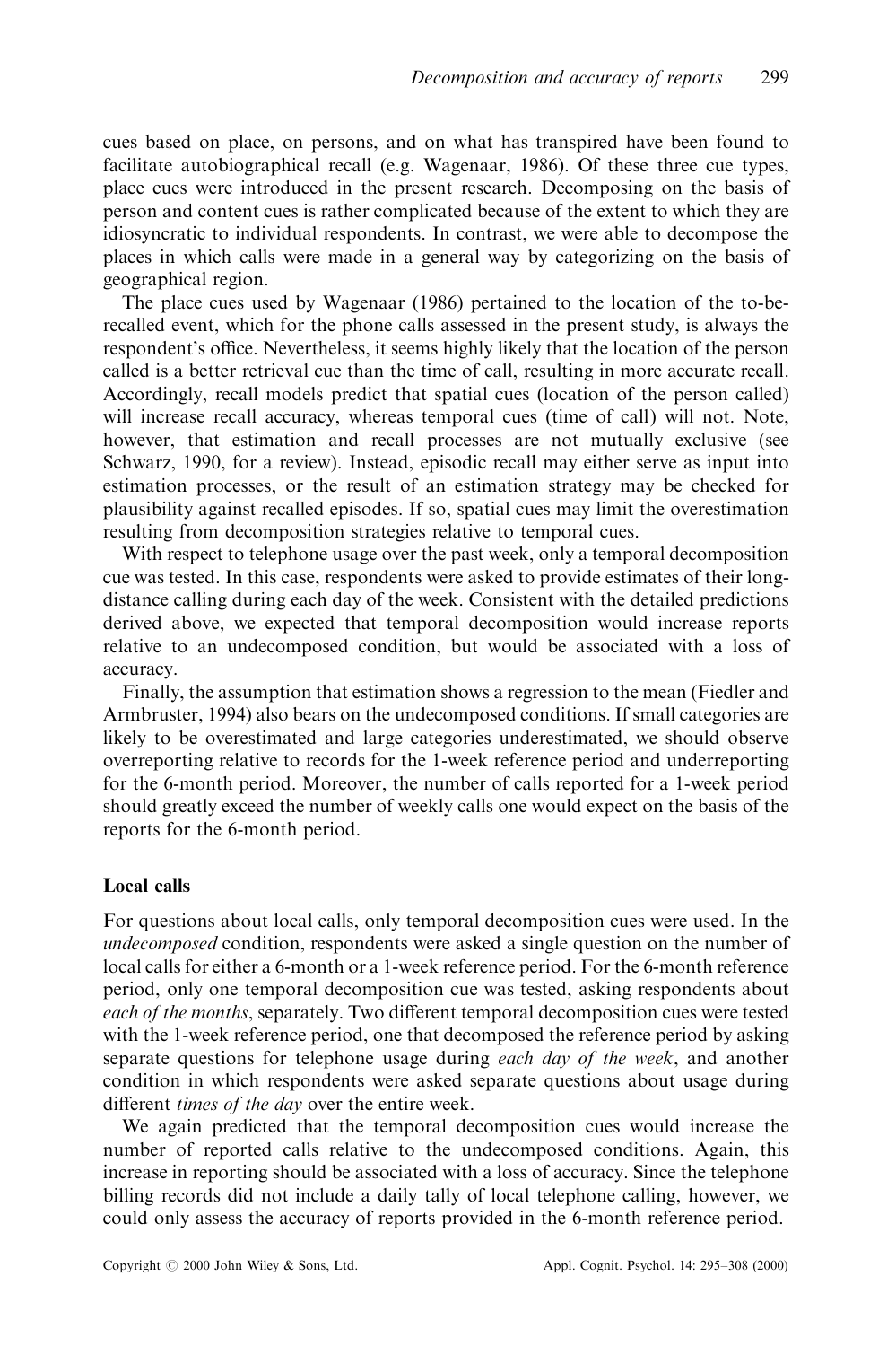In sum, the conditions included in this experiment allow for targeted tests of the impact of different types of decomposition cues on the number of reported events, and the accuracy of these reports, for both long and short reference periods.

#### **METHOD**

#### **Subjects**

A total of 130 employees of the University of Michigan's Survey Research Center were selected on the basis of whether they had a telephone for their professional use while at work.<sup>1</sup> Altogether, 87 (66.9%) employees responded to the telephone use items on the questionnaire, with the remainder either refusing, failing to answer the telephone use questions, or not being available for contact during the data collection period.

#### Design

The design was unbalanced. Five self-administered questionnaire versions were developed, and the selected employees were randomly assigned to one of the questionnaires with the constraint that an equal number of employees ( $N = 26$ ) were assigned to each version. Each of the questionnaire versions asked about both local and longdistance telephone calls made at work, although respondents were presented with only one type of decomposition cue (none, month, regional cities, day of week, or time of day) and one length of reference period (6 months or 1 week) for each type of call (long-distance or local). Table 1 illustrates each of the questionnaire versions with regard to the presentation of the types of calls, the absence or presence of

| Version | Calls | Decomposition cues Reference period |         | Completed $N$ Validated $N$ |          |
|---------|-------|-------------------------------------|---------|-----------------------------|----------|
| 6M/U    | Long  | Undecomposed                        | 6-month | 19                          | 15       |
|         | Local | Undecomposed                        | 6-month | 19                          | 15       |
| 6M/D    | Long  | Month                               | 6-month | 16                          | 13       |
|         | Local | Month                               | 6-month | 16                          | 13       |
| 1W/U    | Long  | Undecomposed                        | 1-week  | 19                          | 14       |
|         | Local | Undecomposed                        | 1-week  | 19                          | $\theta$ |
| 1W/D    | Long  | Day of week                         | 1-week  | 16                          | 11       |
|         | Local | Day of week                         | 1-week  | 14                          | $\theta$ |
| Mixed/D | Long  | Regional cities                     | 6-month | 17                          | 15       |
|         | Local | Time of day                         | 1-week  | 17                          |          |

Table 1. Questionnaire version by type of call, type of decomposition cues, and length of reference period

<sup>1</sup>An additional 45 respondents participated by answering one of three questionnaires that contained a level of decomposition that was lower than the decomposed questions reported in this paper. Our intent was to determine whether, consistent with the estimation model, overreporting would be a function of the degree of decomposition. Unfortunately, there was considerable attrition in validated responses in these middle conditions due either to the refusal to examine records  $(N = 3)$  or to the telephone numbers of these respondents not being located in the database ( $N = 17$ ). The remaining 25 respondents led to insufficient data to allow for the degree of power that would be necessary to determine whether a middle degree of decomposition incrementally induced overreporting, especially given the high levels of variance found with all conditions. The reader is advised that the reported results are based on comparing no decomposition conditions against those conditions with a high level of decomposition, and that the influence of middle levels of decomposition remain as an open issue.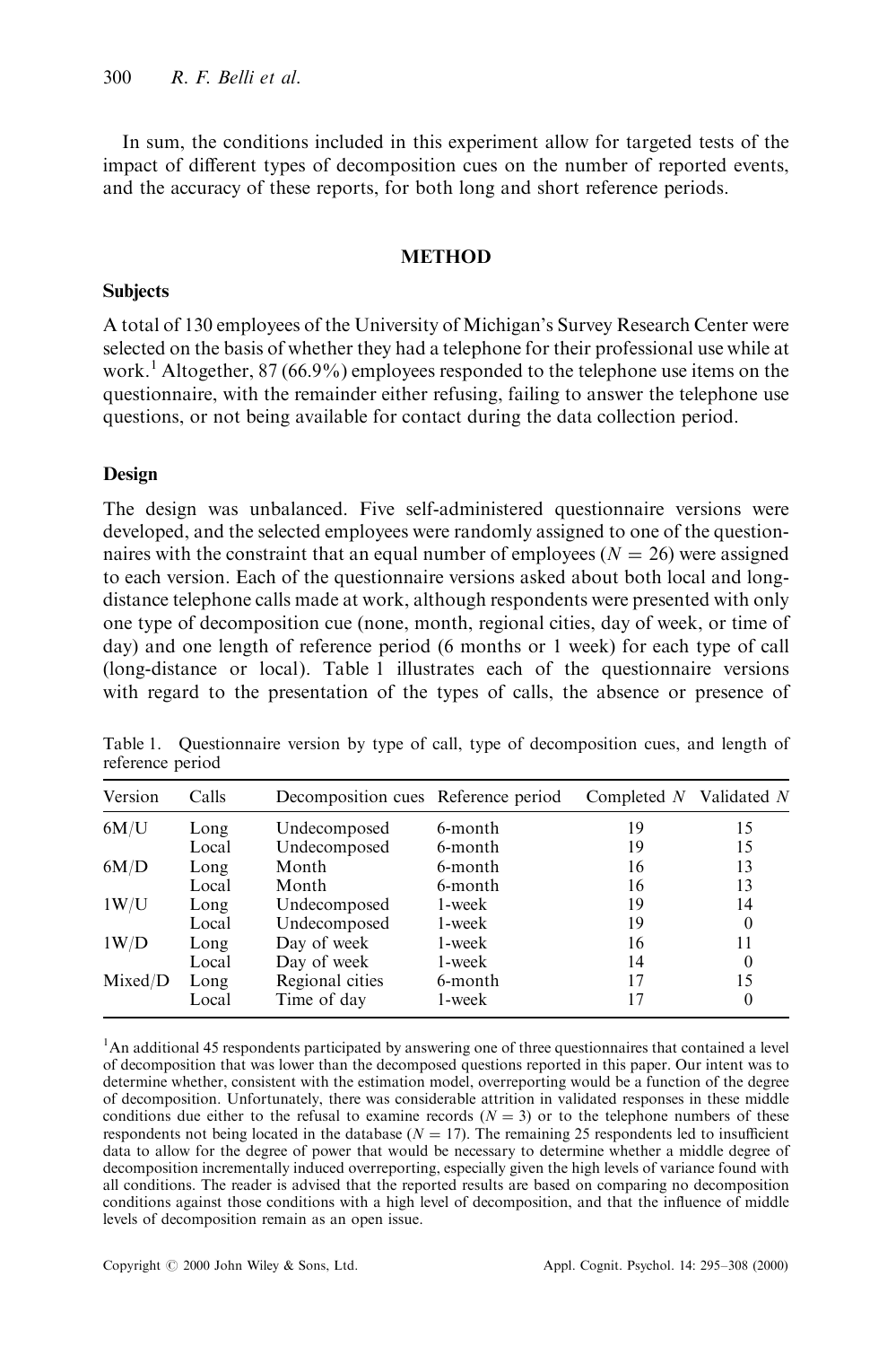decomposition cues, the type of cue, and the length of the reference period. All questionnaires were answered during the 2 weeks from 15 January to 26 January 1996.

#### Six-month period

For the 6-month reference period, respondents were asked to report calls that they made from 1 July 1995 through 31 December 1995. In the undecomposed condition, respondents were asked to respond to a single question that covered the entire 6-month reference period. In the *month cue* condition, respondents were asked six questions regarding their telephone usage for each of the months of the reference period. In the regional cities cue condition, a total of 12 questions asked about calls made in the United States. Respondents were asked to list the three cities that they call most often in each of three regions: East Coast States, West Coast States, and Other States. They were then specifically asked to report the number of calls made during the past 6 months to each of these nine cities, as well as to any other cities that they had not specified within each of the regions, resulting in twelve specific questions. Both longdistance and local calls were queried in the undecomposed and month cue conditions, whereas the regional cities cue condition was used only for long-distance calls.

#### One-week period

For the 1-week reference period, respondents were asked to report calls from the Monday through Friday of the week before the week that contained the day on which they answered the questionnaire. In the undecomposed condition, respondents answered one question concerning the entire reference period. In the day-of-week cue condition, respondents were asked ten questions that asked about calls made during the morning and afternoon on each of the 5 days. In the *time-of-day cue* condition, respondents answered ten questions about calls that they had made during the entire last week that corresponded to ten hourly spells (i.e. before 9 a.m.,  $9-10$  a.m.,  $10-11$  a.m. ... after 5 p.m.) of the day. The undecomposed and day-ofweek cue conditions were used in queries about both long-distance and local calls, whereas only local calls were tested with the time-of-day cue condition.

#### Validation

During administration, respondents were informed that the questionnaire was seeking to discover the best way to help people remember their telephone use while at work, and that they were not to consult any records. To ensure that records were not consulted, a research assistant was on hand to collect questionnaires as soon as they were completed. Immediately following the completion of a questionnaire, respondents were asked for their written permission to examine their telephone records, and also asked to provide their telephone number in order to match their responses with the records. Of the 87 respondents who completed the questionnaire, all but one agreed to both requests. Records in a centrally maintained billing database served as the validation data, and matching of records with responses was made on the basis of the telephone number given by the respondent. The telephone numbers of 18 of the 86 respondents who gave permission to examine records were not located in the database as billing charges did not go directly to these numbers. The record data for each respondent consisted of individual listings for each long-distance telephone call that was made. Information concerning each long-distance call included the date on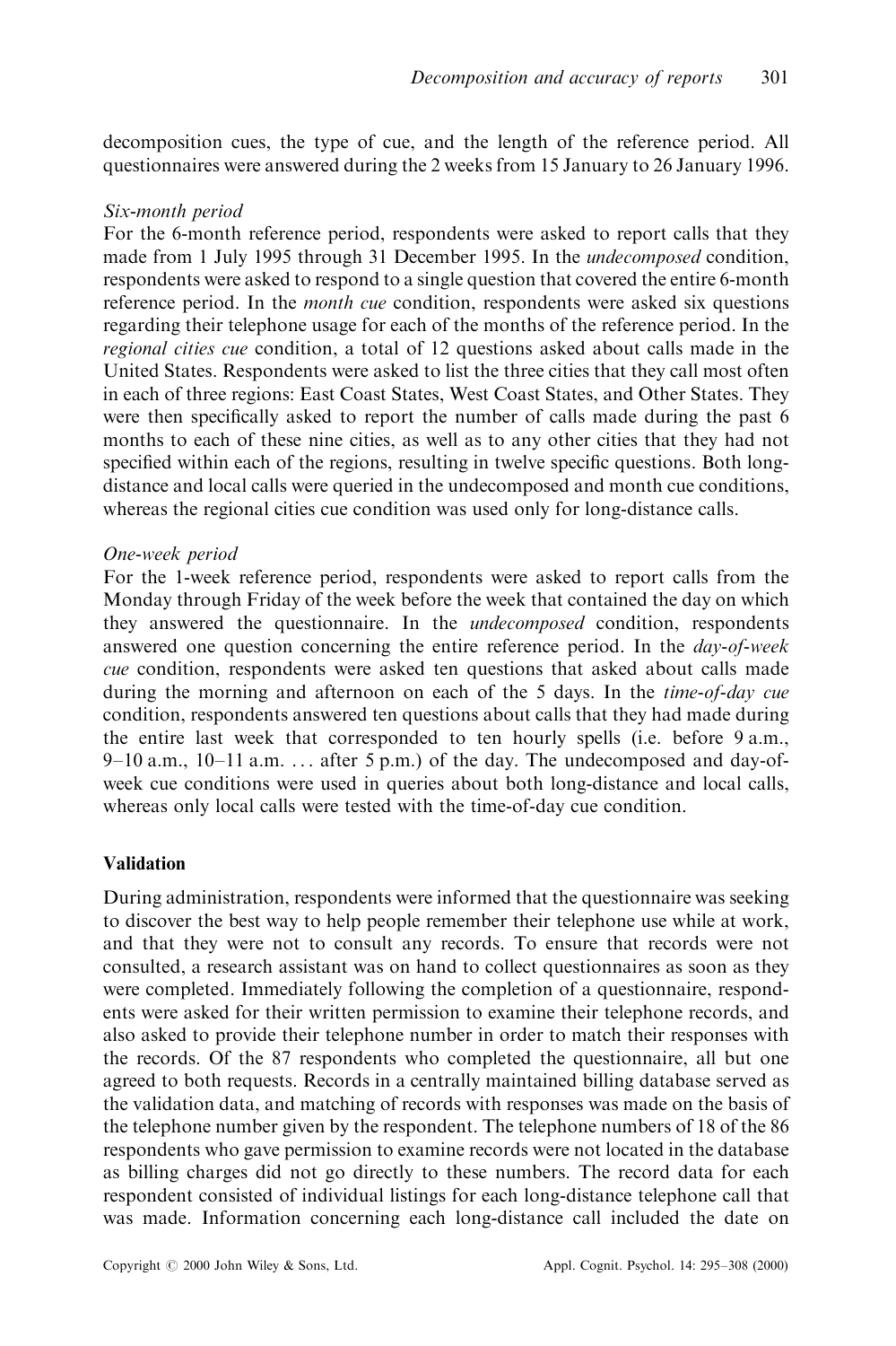which the call was made and the city and state of destination. Weekly information concerning long-distance calls was therefore readily available. For local calls, the number of calls per month was determined by taking the total charge for calls made and dividing by the standard per-call charge. Because of the lack of a day-to-day breakdown of local calls, validation for any time period shorter than 1 month was not possible.

In summary, the amount of validated data was compromised both by an inability to locate the telephone numbers of 18 respondents, and by the inability to validate local calls that were reported for the 1-week reference period. Table 1 provides a summary of the conditions presented with each questionnaire version, and the number of respondents who completed the telephone use questions and then were validated for each of the conditions.

## RESULTS AND DISCUSSION

Table 2 presents the mean number of calls reported in each condition, the number of calls in the telephone records, the signed differences between reports and records (negative numbers indicate underreporting, and positive numbers overreporting), and the absolute values of the differences between reports and records, with lower numbers indicating a greater overall level of accuracy.

#### Does decomposition increase the number of reported events?

We first examined whether decomposition increases the number of reported calls relative to the respective undecomposed conditions. The relevant data for longdistance (Panel A) and local calls (Panel B) are shown in the third column of Table 2. As expected, more calls were reported in decomposed than in undecomposed conditions and this pattern holds for each of the six possible comparisons. The binomial probability for this result is  $p = 0.02$ , two-tailed, confirming that, overall, decomposition increased the number of reported events.

More detailed comparisons, using between group t-tests, indicate, however, that the size of the individual decomposition effects is quite variable. Moreover, the variance within each condition is very high, rendering many of the individual comparisons nonsignificant. For long distance calls during a 6-month period, the decomposition by month led to an increase of 59.0%,  $t$  (33) = -0.72, ns, and the decomposition by regional cities increased the estimates by a whopping  $176.8\%$ ,  $t(36) = -1.58$ ,  $p = 0.06$ , one-tailed. For long-distance calls during a 1-week period, day-of-week decomposition increased the number of reported events by 23.0% relative to the undecomposed condition,  $t(33) = -0.43$ , ns.

The same pattern holds for local calls, as shown in Panel B of Table 2. For the 6-month reference period, decomposition by month increased reports by a whopping  $208.4\%$  (t (33) =  $-3.24$ ,  $p = 0.001$ , one-tailed). For the 1-week reference period, day-of week and time-of-day decomposition led to increases in reports relative to no decomposition by 6.0% (t (31) = -0.18, ns) and 66.3% (t (34) = -1.46,  $p = 0.08$ , one-tailed), respectively.

Finally, the effect of decomposition is also apparent in a comparison of the reports obtained in the undecomposed 1-week and 6-month conditions. For long-distance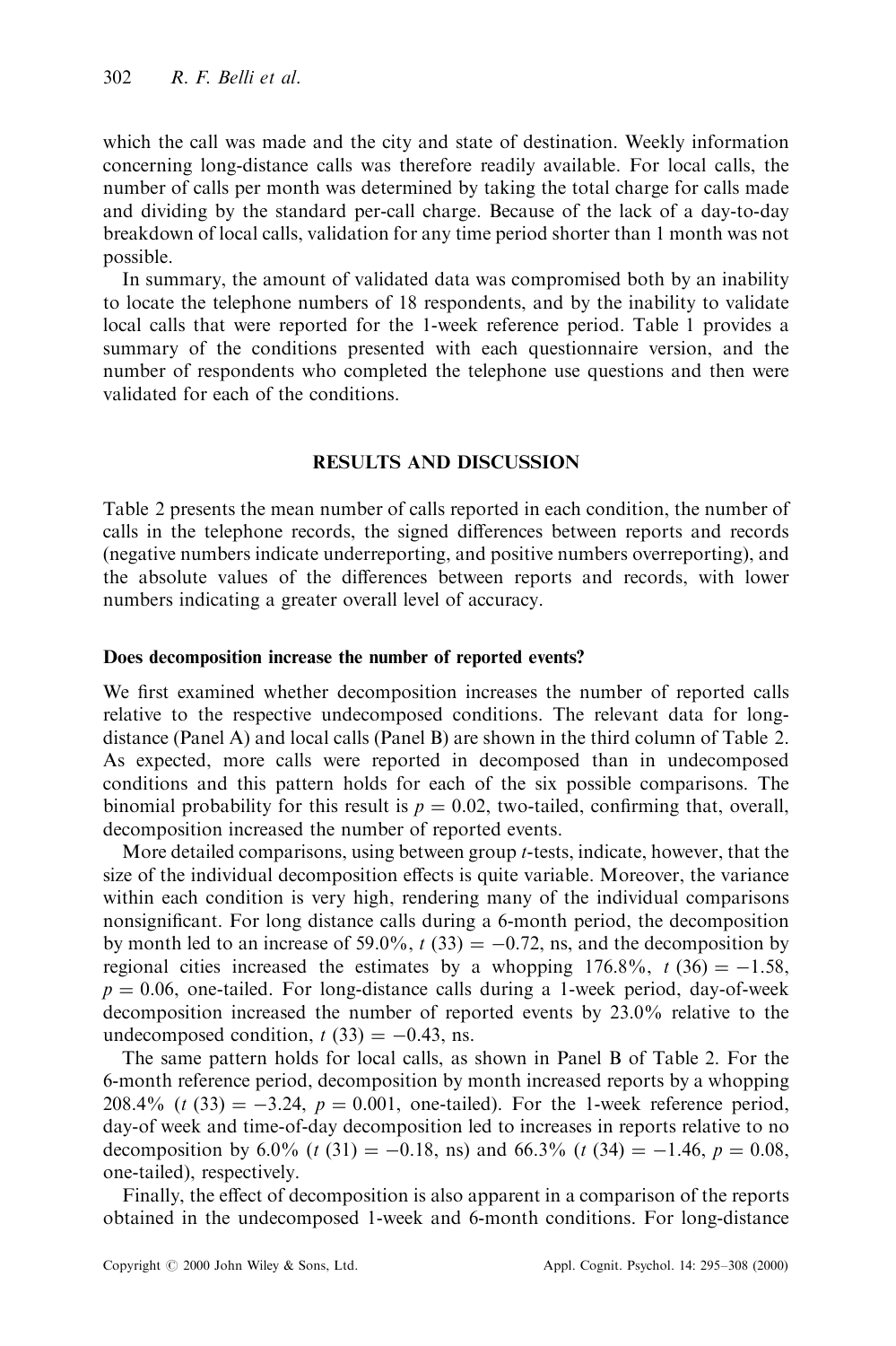|                         |                           |                | (3) Reports <sup>a</sup> |                       | $(4)$ Records <sup>b</sup> | (5) Raw differences          | (6) Absolute differences <sup>b</sup> |
|-------------------------|---------------------------|----------------|--------------------------|-----------------------|----------------------------|------------------------------|---------------------------------------|
| (1) Reference<br>period | (2) Decomposition<br>cues | ≳              | $\overline{M}(s)$        | ≳                     | $\overline{M}(s)$          | $\overline{M}(s)$            | $\overline{M}(s)$                     |
| A: Long-distance calls  |                           |                |                          |                       |                            |                              |                                       |
| 6-month                 | None                      |                | 61.7 (133.9)             |                       | 82.1 (127.4)               | $-9.8(61.0)$                 | 34.6 (50.4)**                         |
|                         | Month                     | $\frac{6}{2}$  | 98.1 (165.2)             | $\tilde{\phantom{a}}$ | 37.4 (27.8)                | 30.5(85.5)                   |                                       |
|                         | Regional cities           | Ľ              | (70.8 (265.4)            | N                     | 85.1 (102.4)               | 98.6 (199.1)*                | 40.8 $(80.7)$ *<br>124.7 $(182.8)$ ** |
| $1$ -week               | None                      | $\overline{0}$ | 7.4(9.1)                 | 4                     | 3.7(3.5)                   |                              | $6.4 (8.6)$ **                        |
|                         | Day of week               | $\tilde{16}$   | 9.1 (13.6)               |                       | 2.4(3.3)                   | $5.0 (9.6)^*$<br>7.4 (13.3)* | $8.4(12.7)$ *                         |
| B: Local calls          |                           |                |                          |                       |                            |                              |                                       |
| 6-month                 | None                      | $\overline{2}$ | 65.4(47.3)               |                       | 87.7 (66.5)                | $-18.2(75.3)$                | $47.8(59.8)***$                       |
|                         | Month                     | $\frac{6}{1}$  | 201.7 (176.6)            | $\mathbf{C}$          | 72.3(74.1)                 | 136.6 (190.5)**              | $154.3$ (175.3)***                    |
| 1-week                  | None                      | ್ರ             | 11.6 (8.7)               |                       |                            |                              |                                       |
|                         | Day of week               | ᅺ              | 12.3(12.4)               |                       |                            |                              |                                       |
|                         | Time of day               |                | 19.3(21.0)               |                       |                            |                              |                                       |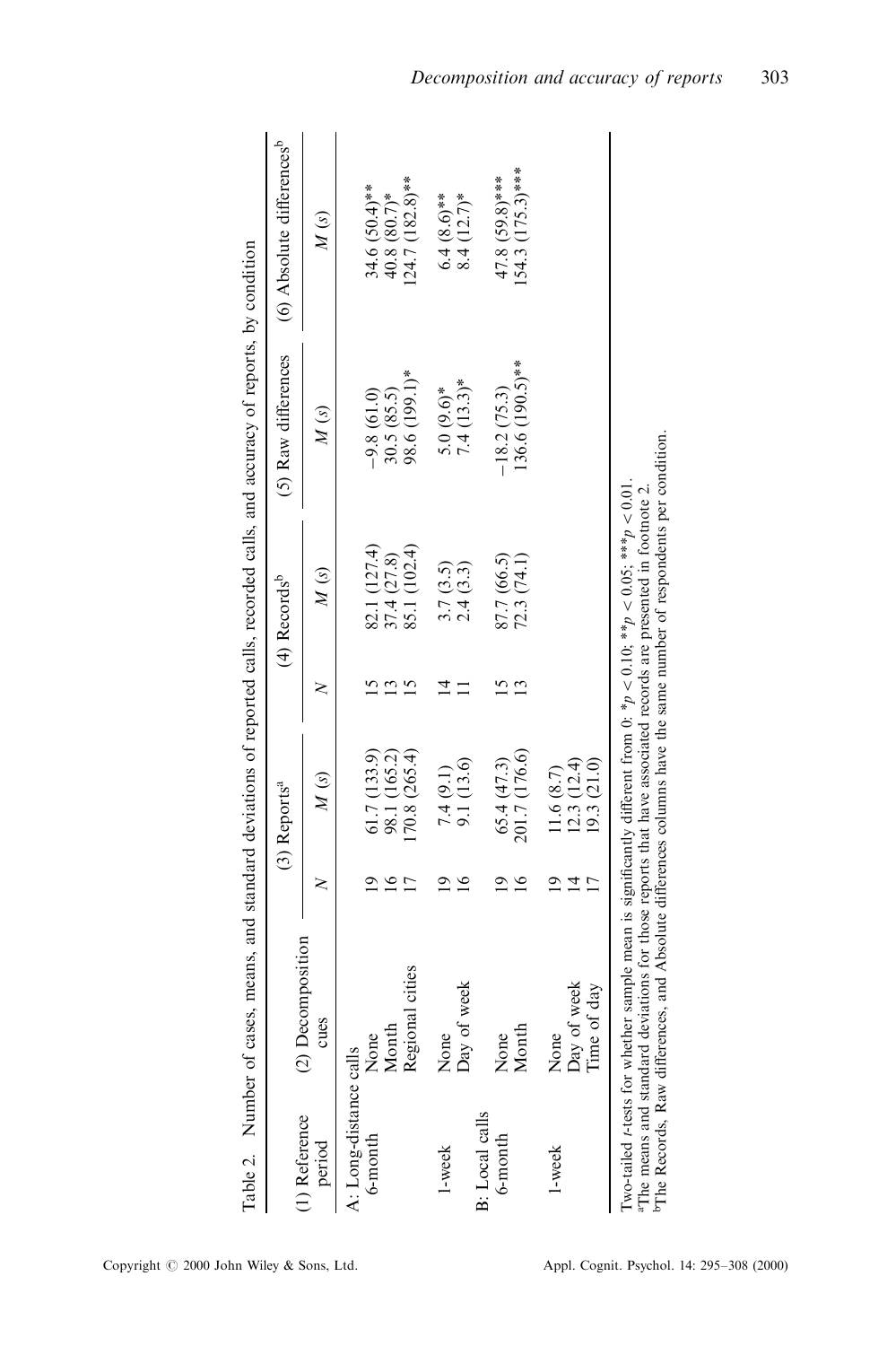calls, multiplying the weekly report of 7.4 by 26 weeks provides an estimate of 192.4 calls for the 6-month period, exceeding the report in the 6-month condition of 61.7 calls by 211.8%. For local calls, the weekly average of 11.6 calls results in a 26-week estimate of 301.6 calls, which exceeds the report in the 6-month condition of 64.7 calls by a whopping  $366.2\%$ .

In sum, decomposition increased the number of reported long-distance and local calls in all cases, with differences up to  $366\%$ , although many of the individual comparisons failed to reach significance. As Bradburn *et al.* (1987) noted, this observation would encourage many researchers to employ a decomposition strategy based on the logic that the key problem is forgetting and hence, `more is better'. Yet, the increased reports may not reflect increased accuracy, an issue to which we turn next.

#### Does decomposition increase or decrease accuracy?

The fourth column of Table 2 shows the mean number of long-distance calls according to the billing database. For some respondents, no records could be located and our analyses of accuracy are based on the subset for which complete data are available ( $Ns$  are shown in the fourth column of Table 2).<sup>2</sup> In addition, since the database contained only records of local calls on a monthly basis, analyses were restricted to the 6-month reference period for local calls. There were no systematic differences between the undecomposed and the various decomposed conditions with regard to the actual number of long-distance and local calls made.

The fifth column shows the mean raw differences for all conditions that allowed validation, with negative numbers indicating underreporting and positive numbers indicating overreporting. As predicted by Fiedler and Armbruster's (1994) category split model, *all* the decomposed conditions *increased overreporting* in comparison to the undecomposed conditions, a pattern associated with a binomial probability of  $p = 0.06$ , two-tailed.

To test the degree of over- or underreporting, we compared respondents' reports with their records, using pairwise t-tests. For the 6-month reference period, the undecomposed questions resulted in underreporting of long-distance calls of 11.9% relative to records (t (14)  $= -0.62$ , ns). In contrast, the decomposed questions elicited considerable overreporting, both when months  $[81.6\%, t(12) = 1.28, \text{ns})$  and regional cities (115.9%,  $t$  (14) = 1.92,  $p = 0.04$ , one-tailed) were used as cues. Moreover, the raw discrepancies between the reports and the records were higher in each of these decomposed conditions than in the undecomposed condition. For

<sup>&</sup>lt;sup>2</sup>The means and standard deviations presented in column 3 of Table 2 are based on data from all the available reports. Yet analyses in this section are limited to those reports in which there are associated records. Thus, the mean and standard deviation values of reports are not the same here as those depicted in Table 2, and instead, are reported in this footnote. Limiting data to those reports with associated records, for long-distance calls and the 6-month reference period, respondents in the undecomposed condition  $(N = 15)$  reported a mean of 72.3 calls (s = 149.6), those in the month cue condition ( $N = 13$ ) reported a mean of 67.9 calls ( $s = 95.6$ ), and those in the regional cities cue condition ( $N = 15$ ) reported a mean of 183.7 calls ( $s = 280.4$ ). For long-distance calls and the 1-week reference period, respondents in the undecomposed condition ( $N = 14$ ) reported a mean of 8.7 calls ( $s = 10.1$ ), whereas those in the day-ofweek cue condition ( $N = 11$ ) reported a mean of 9.8 calls ( $s = 14.9$ ). Finally, in responses to local calls for a 6-month reference period, respondents in the undecomposed condition  $(N = 15)$  reported a mean of 69.5 calls ( $s = 51.2$ ), and those in the month cue condition ( $N = 13$ ) reported a mean of 208.9 calls ( $s = 184.8$ ).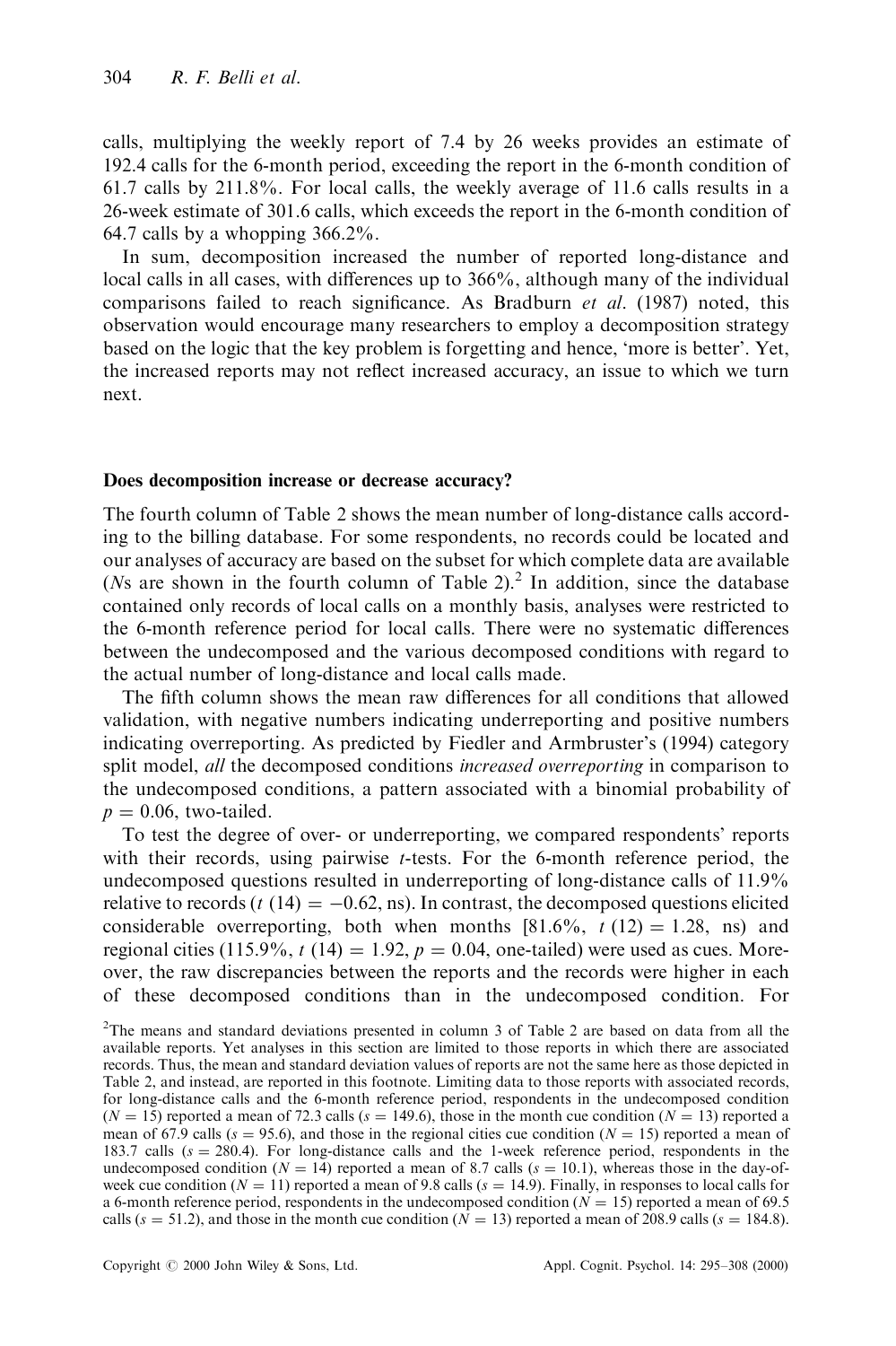decomposition by month, t (26)  $= -1.45$ ,  $p = 0.08$ , one-tailed; for decomposition by regional cities,  $t(28) = -2.02$ ,  $p = 0.03$ , one-tailed.

For the 1-week reference period, long-distance calls were overreported by 135.1% in the undecomposed condition to begin with (pairwise  $t(13) = 1.94$ ,  $p = 0.07$ , two-tailed), and this overreporting increased to 308.3% when the 1-week period was decomposed by day-of-week (t (10) = 1.86,  $p = 0.045$ , one-tailed). However, the difference in the raw discrepancies between reports and records in the decomposed and undecomposed condition failed to reach significance;  $t(23) = -0.54$ , ns, for the between-groups comparison.

The pattern was repeated with reports of local calls in the 6-month reference period. The undecomposed question led to an underreporting of 20.8% relative to records  $(t (14) = -0.94, \text{ns})$ , whereas the decomposed question led to an 188.9% increase in reported calls  $(t (12) = 2.59, p = 0.01,$  one-tailed). The raw difference between reports and records was significantly higher in the decomposed condition than the undecomposed condition,  $t(26) = -2.90$ ,  $p = 0.004$ , one-tailed.

It is worth emphasizing the results in the undecomposed conditions that have just been reported. Comparing the 1-week and 6-month reference periods, we have shown marginally significant overreporting for the 1-week period and non-significant underreporting for the 6-month period. These results are again consistent with the predictions of the category split model, which assumes that estimations regress to the mean.

Finally, both spatial (regional cities) and temporal (month) decomposition cues led to overreporting. This finding is again consistent with the category split predictions and does not support our assumption that the effects of decomposition may depend on the mnemonic usefulness of the decomposition cues.

The final column of Table 2 shows the absolute amount of error. Interestingly, all conditions produced error rates significantly greater than zero, reflecting that respondents do generally err when reporting about their past telephone use. More importantly, decomposition led to significantly greater error than no decomposition  $(p = 0.06,$  two-tailed, as a binomial probability). The greater inaccuracy of decomposition in comparison to no decomposition was most pronounced for reports of longdistance calls over a 6-month reference period with regional cities as decomposition cues,  $t (28) = -1.84$ ,  $p = 0.08$ , two-tailed, and for reports of local calls over a 6-month reference period with months as decomposition cues,  $t (26) = -2.21$ ,  $p < 0.05$ , two-tailed.

# GENERAL DISCUSSION

Overall, our results confirm that the use of decomposition strategies increases the number of reported events, and that the use of decomposition strategies is fraught with more problems than has typically been assumed. Assuming that forgetting is the key problem in behavioural frequency reports (Bradburn et al., 1987), questionnaire designers have typically been delighted with the observation that decomposition increases the number of events reported. Yet, more is not always better. Instead, decomposition can exacerbate overall reporting error and, worse, can introduce a systematic bias, namely pronounced overreporting. These observations are consistent with Fiedler and Armbruster's (1994) category split model, which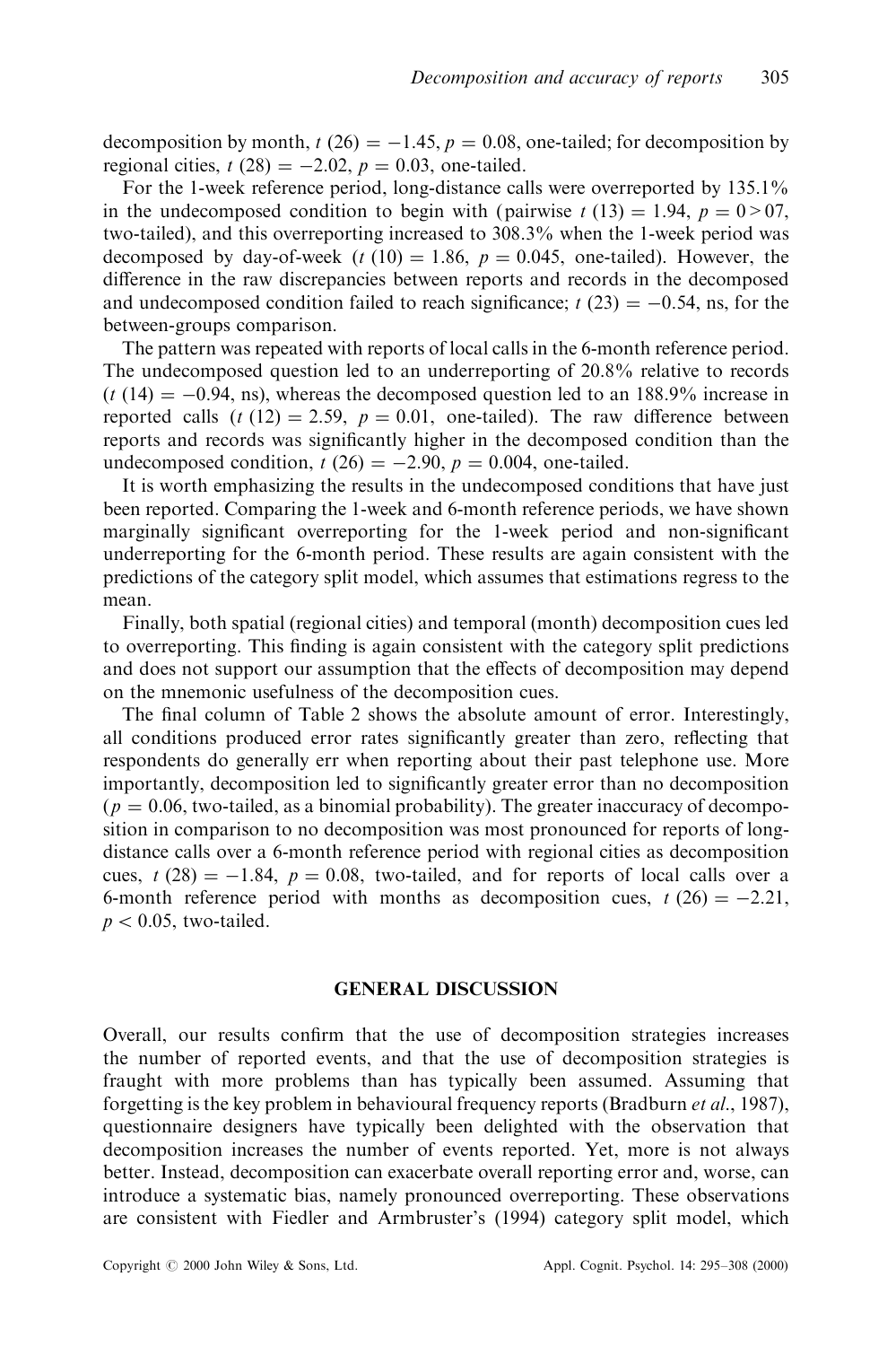predicts overestimation for small categories and underestimation for large categories. Decomposing a global question into several more specific ones creates smaller categories and hence facilitates overreporting, resulting not only in increased error rates but in systematic bias. Although the overall pattern of our findings provides strong support for this prediction, it is worth emphasizing that many of the individual comparisons did not reach significance.

The detrimental effects of decomposition were most pronounced with a 6-month reference period. Several factors are likely to contribute to this observation. First, longer reference periods contain a larger number of events, and the higher the frequency of events, the more likely respondents are to rely on an estimation strategy (e.g. Blair and Burton, 1987; Burton and Blair, 1991). Second, longer reference periods include events that happened long ago, making recall of specific instances more difficult. Accordingly, corrections of the estimate in light of partial recall may be less likely. In contrast, shorter reference periods encourage enumeration strategies and partial episodic recall may serve to correct any estimates. If so, decomposition may be helpful for short reference periods, provided that effective decomposition cues are used  $-\text{which was not the case for the 1-week reference period of the present study, }$ which relied on temporal cues.

Importantly, our data provide no support for the assumption that spatial cues may facilitate accurate recall relative to temporal cues and may hence limit the overreporting bias inherent in estimation strategies. As noted above, the spatial cues used here differed from the spatial cues that have been found beneficial in autobiographical memory research (e.g. Wagenaar, 1986). Whereas the cues typically used pertain to the location of the event, the cues used in the present study pertained to the location of the person called, with all calls originating from the respondent's office. Hence, additional research will be needed to address the potential helpfulness of spatial decomposition cues pertaining to the respondent's location, or of decompositional strategies that can take advantage of person cues or cues directed to remembering what had transpired.

Moreover, we observed a tendency for spatial cues to lead to greater overestimation of long-distance calls made during a 6-month period than was the case for temporal cues. The spatial cues decomposed the global category into more subcategories (12) than did the temporal cues (6), and thus a greater degree of overreporting from the presentation of more subcategories is expected from the category split model. As an additional possibility, spatial cues are more potent pointers to specific events than temporal cues and may hence facilitate the retrieval of a few examples. Relying on the availability heuristic (Tversky and Kahneman, 1973; Schwarz, 1998), respondents may infer from the ease with which examples come to mind that there must be many of them, resulting in overestimation. This raises the interesting possibility that effective retrieval cues may exacerbate overreporting under conditions where they are sufficient to facilitate the easy recall of some examples but insufficient to allow for an enumeration strategy. Note, however, that presumably ineffective temporal decomposition cues also led to overreporting. Hence, overreporting cannot be solely traced to the possible operation of the availability heuristic but is likely to reflect other estimation processes as well, as discussed in the context of the category split model (Fiedler and Armbruster, 1994).

It is worth noting that both our data as well as Menon's (1997) show a tendency for overreporting in the 1-week reference period. Menon (1993) speculated that this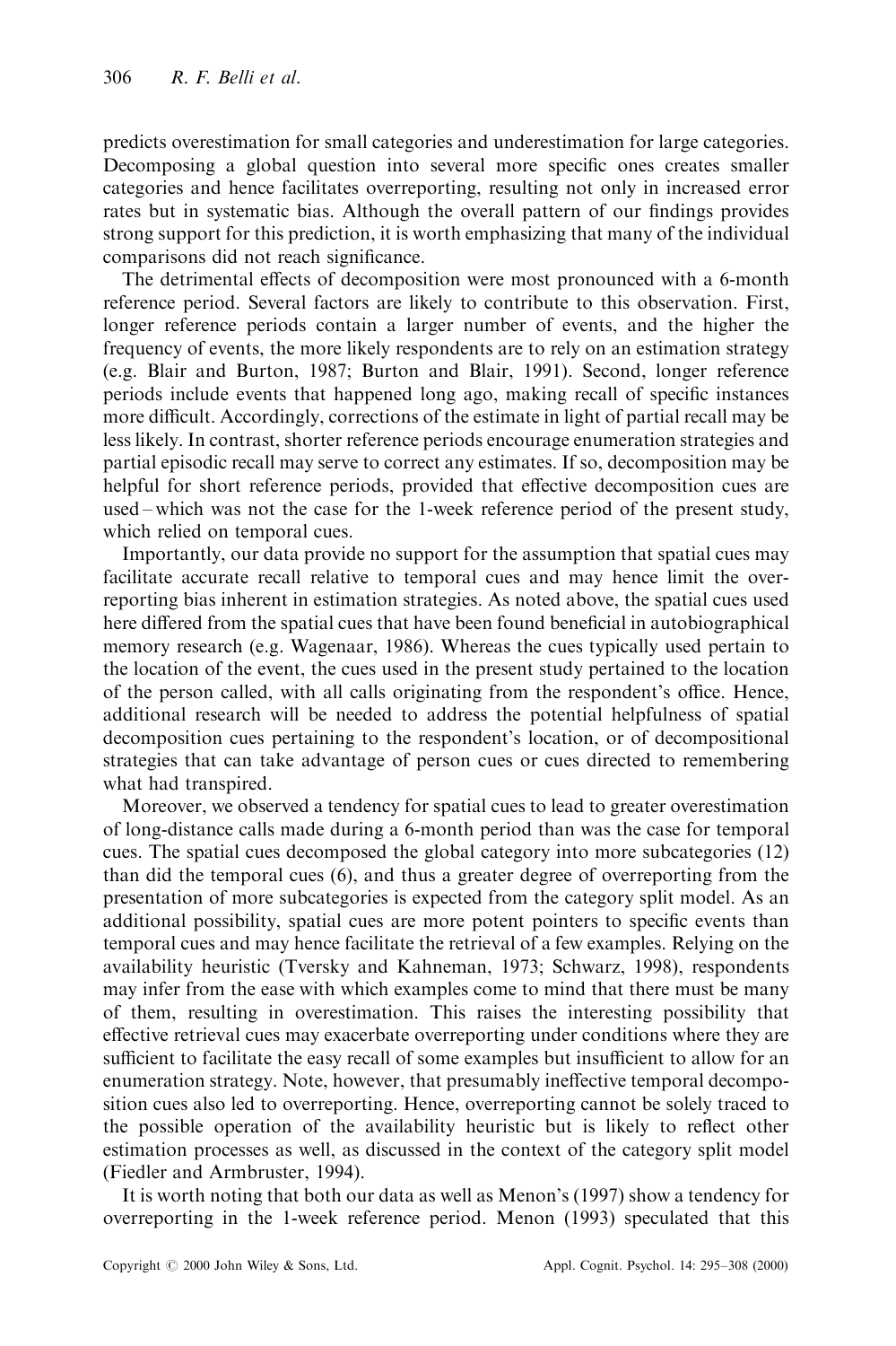overreporting might be due to respondents remembering and including instances from outside the reference period as a form of forward telescoping. Although we do not disagree that forward telescoping may occur, this finding may also reflect that small categories are likely to be overestimated, a process that does not require erroneous dating of events. As one possibility, if remembering a few instances from a 1-week reference period is found to be easy, the use of an availability heuristic to infer category size will lead to overestimation.

To date, decomposition has only been shown to be clearly beneficial when the questions pertain to a short reference period, when enumeration strategies are used, and when decompositional cues are effective towards increasing the location in memory of those specific episodes that are contained within the decomposed categories (Menon, 1997). Importantly, Menon has found that the use of enumeration strategies, which have been benefited by effective decompositional cues, reduces overreporting. Apparently, decomposition can be effective in reducing the overestimation that typically occurs for small global categories, such as short 1-week reference periods, when the decomposition encourages successful enumeration of specific instances. In addition, decomposition may be beneficial for more extended reference periods when the questions provide helpful cues and pertain to distinctive events that are relatively few in number, thus again encouraging enumeration (e.g. Means and Loftus, 1991).

In contrast, decomposition seems unlikely to increase accuracy in conditions that do not encourage enumeration, as the present findings indicate. Unfortunately, many events that deserve study are frequent rather than rare, and common rather than distinctive, thus making enumeration unlikely. In these conditions, the use of decomposition strategies does not seem very beneficial – although decomposition will increase the number of reported events, it may do so at the cost of decreased accuracy. Of course, a lucky researcher may occasionally hit on a degree of decomposition that is `just right', for example conditions under which overestimates for small subcategories are compensated by underestimates for larger subcategories. Unfortunately, such lucky circumstances are likely to be rare and, based on the available evidence, decomposition cannot be recommended as a general strategy for the assessment of behavioural frequency reports.

#### ACKNOWLEDGEMENTS

Parts of this paper were presented at the 50th anniversary annual conference of the American Association for Public Opinion Research, Salt Lake City, May 1996. This work was supported by funding from the Survey Research Center at the Institute for Social Research. We thank all the employees from the Institute who voluntarily participated in this research.

#### **REFERENCES**

Armstrong, J. S., Denniston, W. B. and Gordon, M. M. (1975). The use of the decomposition principle in making judgments. Organizational Behavior and Human Performance, 14,  $257 - 263$ .